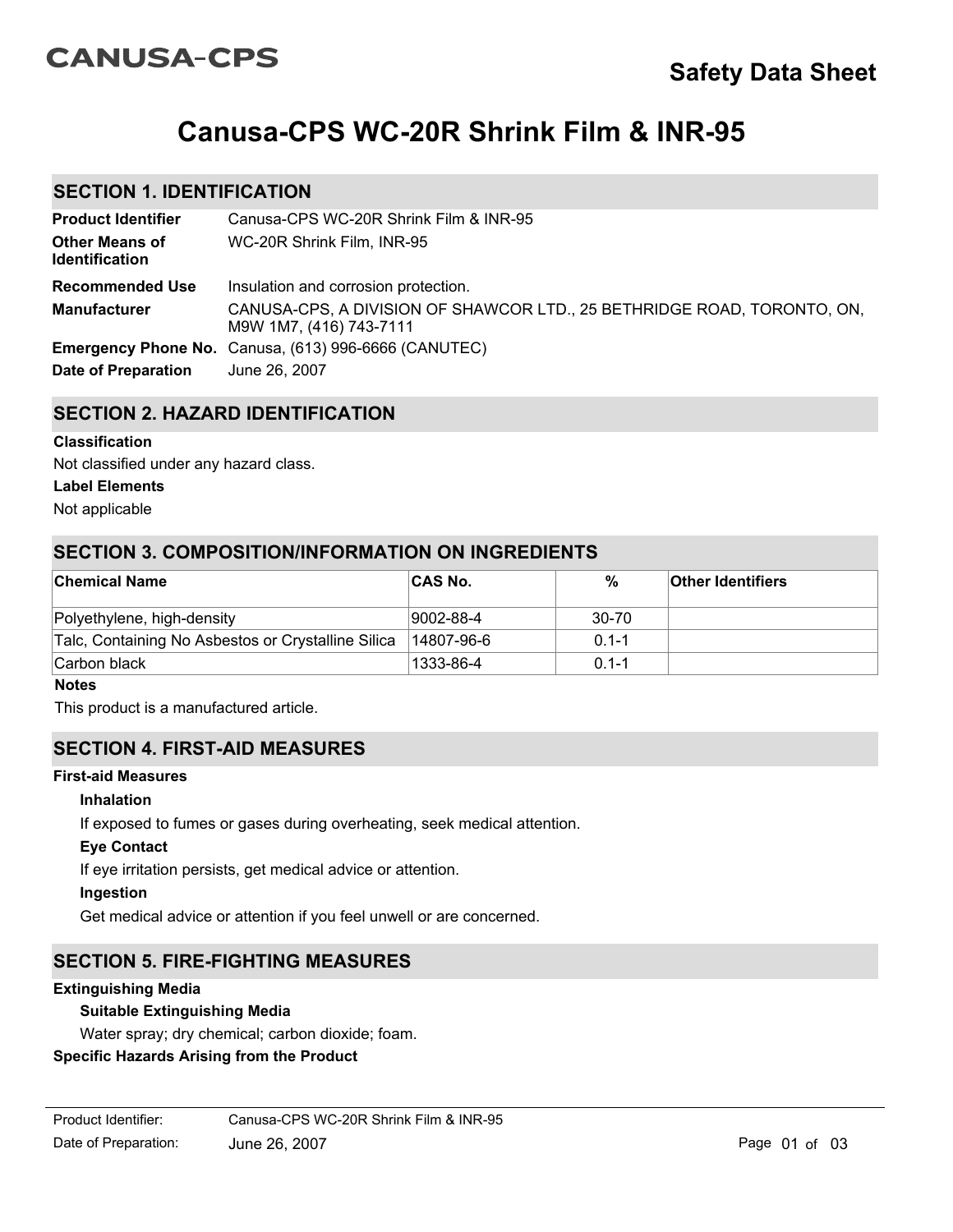## **Special Protective Equipment and Precautions for Fire-fighters**

Use self-contained breathing apparatus during firefighting.

# **SECTION 6. ACCIDENTAL RELEASE MEASURES**

## **Environmental Precautions**

Not applicable.

### **Methods and Materials for Containment and Cleaning Up**

Dispose of in compliance with applicable legislation.

# **SECTION 7. HANDLING AND STORAGE**

### **Precautions for Safe Handling**

Avoid overheating. Do not breathe fumes produced during overheating or burning. Keep the product clean, prevent contamination.

#### **Conditions for Safe Storage**

Cool, dry environment.

# **SECTION 8. EXPOSURE CONTROLS/PERSONAL PROTECTION**

#### **Control Parameters**

Not available.

This product is a manufactured article.

#### **Appropriate Engineering Controls**

General ventilation is usually adequate. Use local exhaust ventilation, if general ventilation is not adequate to control amount in the air.

## **Individual Protection Measures**

## **Eye/Face Protection**

Safety goggles recommended during flame heating.

#### **Skin Protection**

Long sleeves and pants.

#### **Respiratory Protection**

Not normally required if product is used as directed. Use a NIOSH approved respirator with organic vapour cartridges when in a confined or restricted area or if ventilation is not adequate.

# **SECTION 9. PHYSICAL AND CHEMICAL PROPERTIES**

| <b>Basic Physical and Chemical Properties</b> |        |  |
|-----------------------------------------------|--------|--|
| Appearance                                    | Black. |  |
| <b>Other Information</b>                      |        |  |
| <b>Physical State</b>                         | Solid  |  |

# **SECTION 10. STABILITY AND REACTIVITY**

**Possibility of Hazardous Reactions** Decomposes at elevated temperatures. Avoid strong oxidizers. **Reactivity** Not applicable.

# **SECTION 11. TOXICOLOGICAL INFORMATION**

This product is a manufactured article. All components are completely encased in the product.

**Product Identifier:** Date of Preparation: June 26, 2007 **Page 02 of 03** Canusa-CPS WC-20R Shrink Film & INR-95